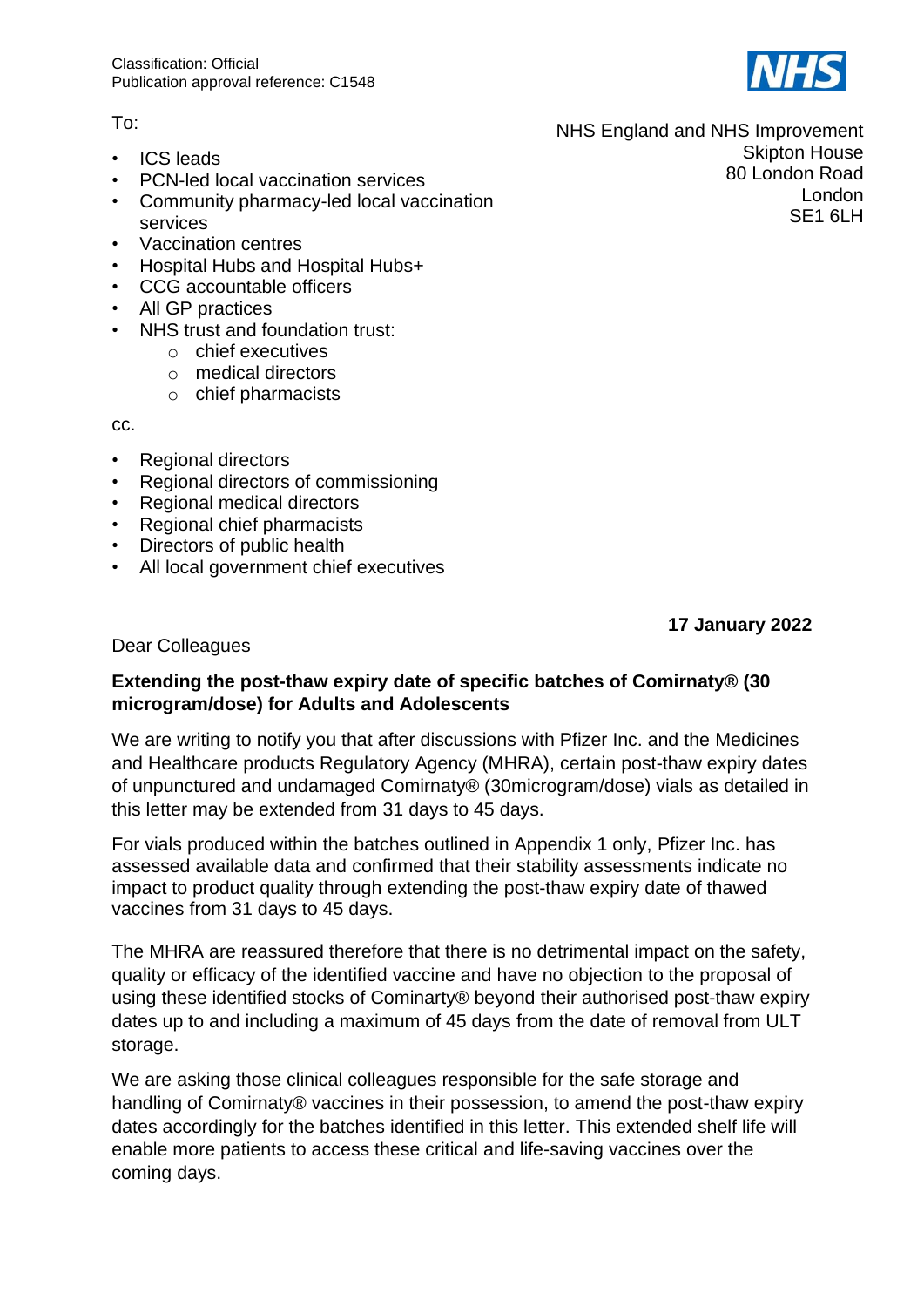As per normal practice, stocks nearing expiry should be the priority.

The NHS Specialist Pharmacy Service has developed a Standard Operating Procedure (SOP) which accompanies this letter and we would ask that this SOP is followed. Updates to this SOP will be made available [here.](http://www.sps.nhs.uk/)

Yours sincerely

 $2546$ 

 $\mathcal{H}_{a}^{\circ}$ 

**Dr Emily Lawson DBE SRO, COVID-19 Vaccination Deployment Programme**

NHS England and NHS Improvement

**Dr Jonathan Leach OBE Medical Director, Vaccination Deployment Programme**

NHS England and NHS Improvement